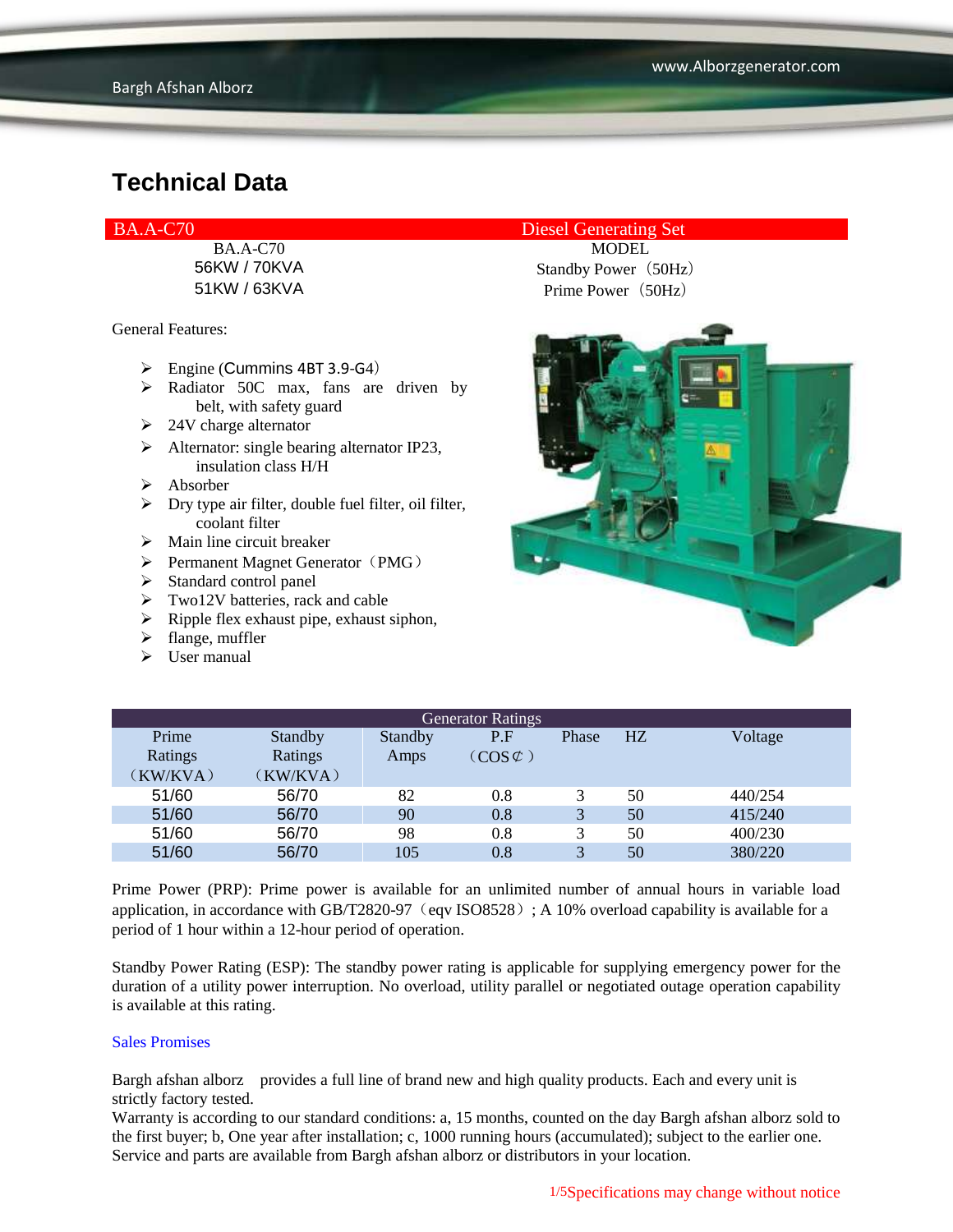| <b>BA.A-C70</b>                  | <b>Diesel Generating Set</b>                |
|----------------------------------|---------------------------------------------|
|                                  | <b>ENGINE DATA</b>                          |
| Manufacturer / Model:            | Cummins 4 BT 3.9-G4, 4-cycle                |
| Air Intake System:               | Turbo Charged and Search Refrigerated       |
| Fuel System:                     | Mechanical                                  |
| <b>Cylinder Arrangement:</b>     | 4 - in line                                 |
| Displacement:                    | 3.92L                                       |
| Bore and Stroke:                 | $102*120$ (mm)                              |
| <b>Compression Ratio:</b>        | 16.5:1                                      |
| Rated RPM:                       | 1500rpm                                     |
| Max. Standby Power at Rated RPM: | 56KW/76HP                                   |
| Governor Type:                   | RSV Mechanical(Std) / Electronic (Optional) |
|                                  | <b>Exhaust System</b>                       |
| <b>Exhaust Gas Flow:</b>         | 11 $\,$ m <sub>3</sub> $\,$ min             |
| Max Back Pressure:               | 10kPa                                       |
|                                  | Air Intake System                           |
| Air Flow:                        | $4.3 \text{ m}$                             |
|                                  | <b>Fuel System</b>                          |
| 100% (Prime Power) Load:         | $15$ L/h                                    |
| 75% (Prime Power) Load:          | 11<br>L/h                                   |
| 50% (Prime Power) Load::         | 8<br>L/h                                    |
|                                  | Oil System                                  |
| Total Oil Capacity:              | 160 L                                       |
| Oil Consumption:                 | ≤4g/kwh                                     |
| Engine Oil Tank Capacity:        | 11 L                                        |
| <b>Total Coolant Capacity:</b>   | 19.2L                                       |
| Thermostat:                      | 82-95°C                                     |
| Max Water Temperature:           | $104$ °C                                    |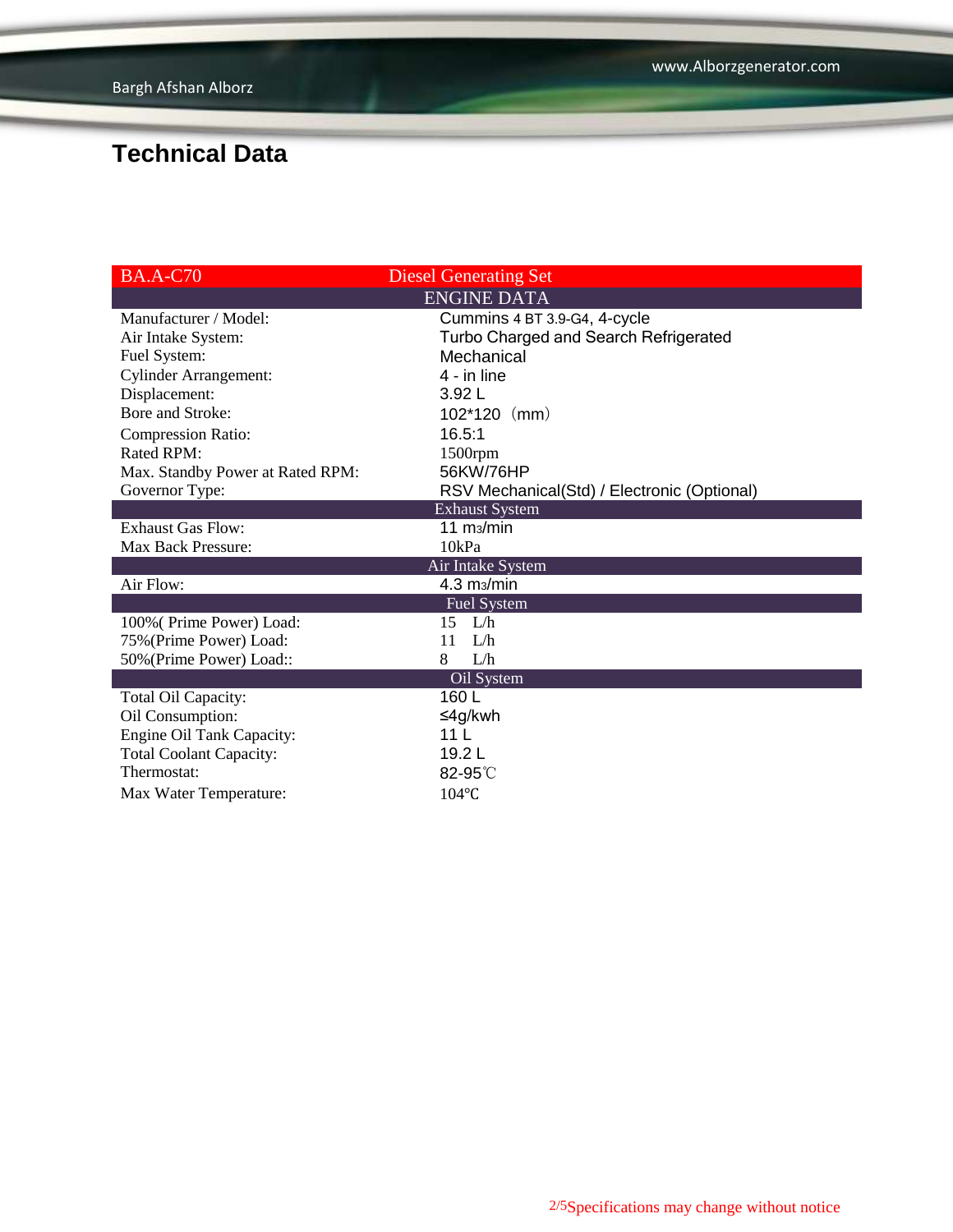| <b>BA.A-C70</b><br><b>Diesel Generating Set</b>                                            |                                          |  |  |  |  |
|--------------------------------------------------------------------------------------------|------------------------------------------|--|--|--|--|
| <b>ALTERNATOR SPECIFICATION</b>                                                            |                                          |  |  |  |  |
| <b>GENERAL DATA</b>                                                                        |                                          |  |  |  |  |
| Compliance with GB755, BS5000, VDE0530, NEMAMG1-22, IED34-1, CSA22.2 and AS1359 standards. |                                          |  |  |  |  |
| <b>Alternator Data</b>                                                                     |                                          |  |  |  |  |
| Number of Phase:                                                                           | 3                                        |  |  |  |  |
| Connecting Type:                                                                           | 3 Phase and 4 Wires, "Y" type connecting |  |  |  |  |
| Number of Bearing:                                                                         | 1                                        |  |  |  |  |
| <b>Power Factor:</b>                                                                       | 0.8                                      |  |  |  |  |
| Protection Grade:                                                                          | IP23                                     |  |  |  |  |
| Altitude:                                                                                  | $\leq 1000m$                             |  |  |  |  |
| <b>Exciter Type:</b>                                                                       | Brushless, self-exciting                 |  |  |  |  |
| Insulation Class, Temperature Rise:                                                        | H/H                                      |  |  |  |  |
| Telephone Influence Factor (TIF):                                                          | $50$                                     |  |  |  |  |
| THF:                                                                                       | $<$ 2%                                   |  |  |  |  |
| Voltage Regulation, Steady State:                                                          | $\leq \pm 1\%$                           |  |  |  |  |
| <b>Alternator Capacity:</b>                                                                | <b>70 KVA</b>                            |  |  |  |  |
| <b>Alternator Efficiencies:</b>                                                            | 94%                                      |  |  |  |  |
| Air Cooling Flow:                                                                          |                                          |  |  |  |  |
| <b>GENERATING SET DATA</b>                                                                 |                                          |  |  |  |  |
| <b>Voltage Regulation:</b>                                                                 | $\geq \pm 5\%$                           |  |  |  |  |
| Voltage Regulation, Stead State:                                                           | $\leq \pm 1\%$                           |  |  |  |  |
| Sudden Voltage Warp (100% Sudden Reduce):                                                  | $\leq +25\%$                             |  |  |  |  |
| Sudden Voltage Warp (Sudden Increase):                                                     | $\leq$ -20%                              |  |  |  |  |
| Voltage Stable Time (100% Sudden Reduce):                                                  | $\leq 6S$                                |  |  |  |  |
| Voltage Stable Time (Sudden Increase)                                                      | $\leq 6S$                                |  |  |  |  |
| Frequency Regulation, Stead State:                                                         | $\leq 5\%$                               |  |  |  |  |
| Frequency Waving:                                                                          | ≤ $0.5%$                                 |  |  |  |  |
| Sudden Frequency Warp (100% Sudden Reduce):                                                | $\leq +12\%$                             |  |  |  |  |
| Sudden Frequency Warp (Sudden Increase):                                                   | $\leq$ -10%                              |  |  |  |  |
| Frequency Recovery Time (100% Sudden Reduce):                                              | $\leq$ 5S                                |  |  |  |  |
| Frequency Recovery Time (Sudden Increase):                                                 | $\leq$ 5S                                |  |  |  |  |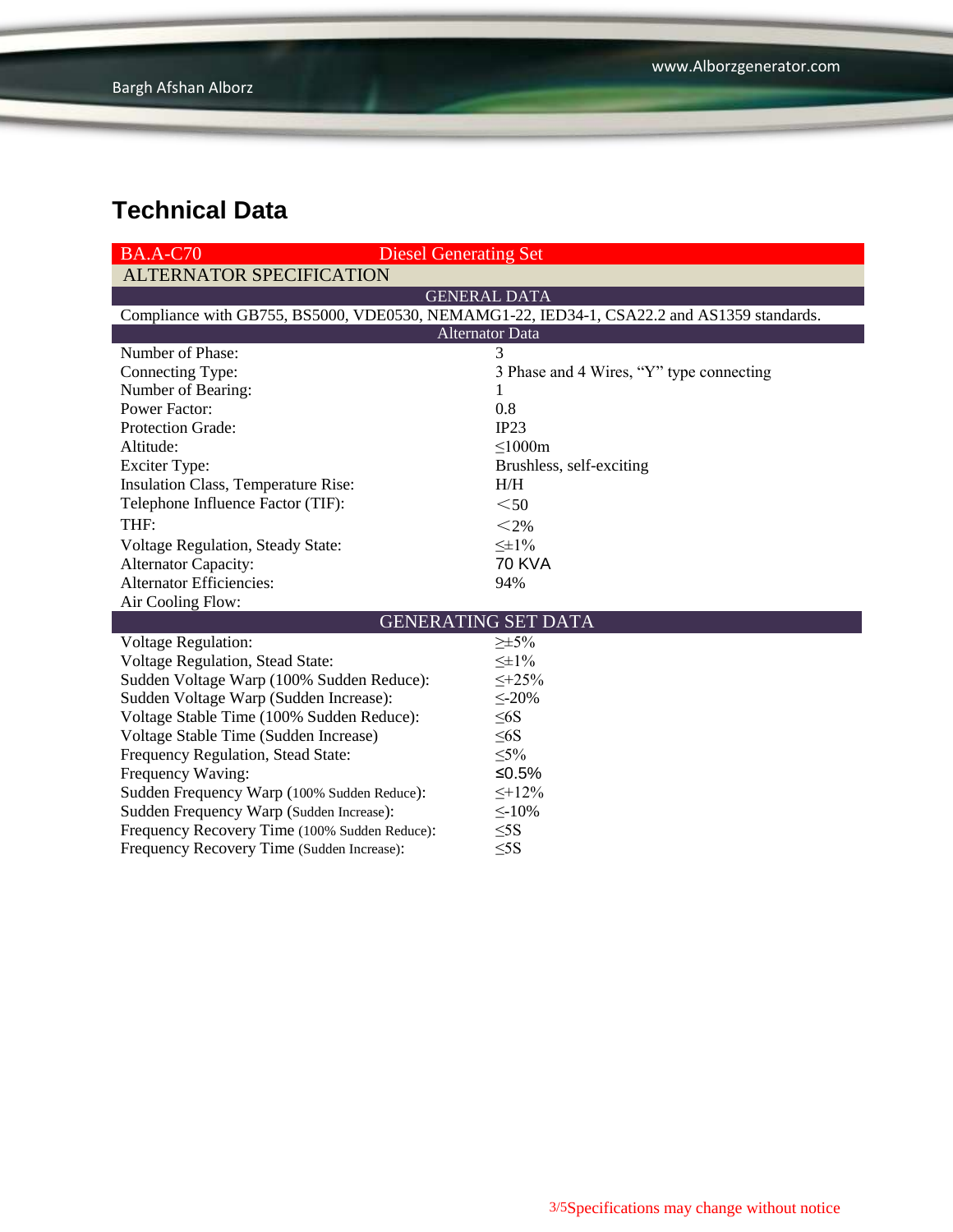| <b>BA.A-C70</b>                 | <b>Diesel Generating Set</b> |                                   |
|---------------------------------|------------------------------|-----------------------------------|
| Options                         |                              |                                   |
| Engine                          | <b>Fuel System</b>           | <b>Control System</b>             |
| Heater 2KW & 4KW                | Daily Fuel Tank              | <b>Auto Control Panel</b>         |
| Battery Charger 3.5A & 7A       | <b>Base Fuel Tank</b>        | <b>Remote Control Panel</b>       |
|                                 | <b>Water Separator</b>       | <b>Auto Transfer Switch (ATS)</b> |
|                                 | <b>Fuel Level Sensor</b>     | <b>Paralleling System</b>         |
|                                 |                              |                                   |
| <b>Anti-Condensation Heater</b> | Rainproof Type               | <b>Engine Parts Drawing List</b>  |
| Drop CT (For Paralleling)       | Soundproof Type              | <b>Spare Parts</b>                |
|                                 | <b>Container Type</b>        |                                   |
| Dimension & Weight              |                              |                                   |
| <b>Standard Configuration</b>   | With Base Fuel Tank          | Soundproof Type                   |
| (Open Type)                     |                              |                                   |
| Overall Size: 1860 (mm)         |                              | Overall Size: 2500 (mm)           |
| $*920$ (mm) $*1320$ (mm)        |                              | *970 $(mm)$ *1570 $(mm)$          |
| Weight: 895 kg                  |                              | Weight:1260 kg                    |